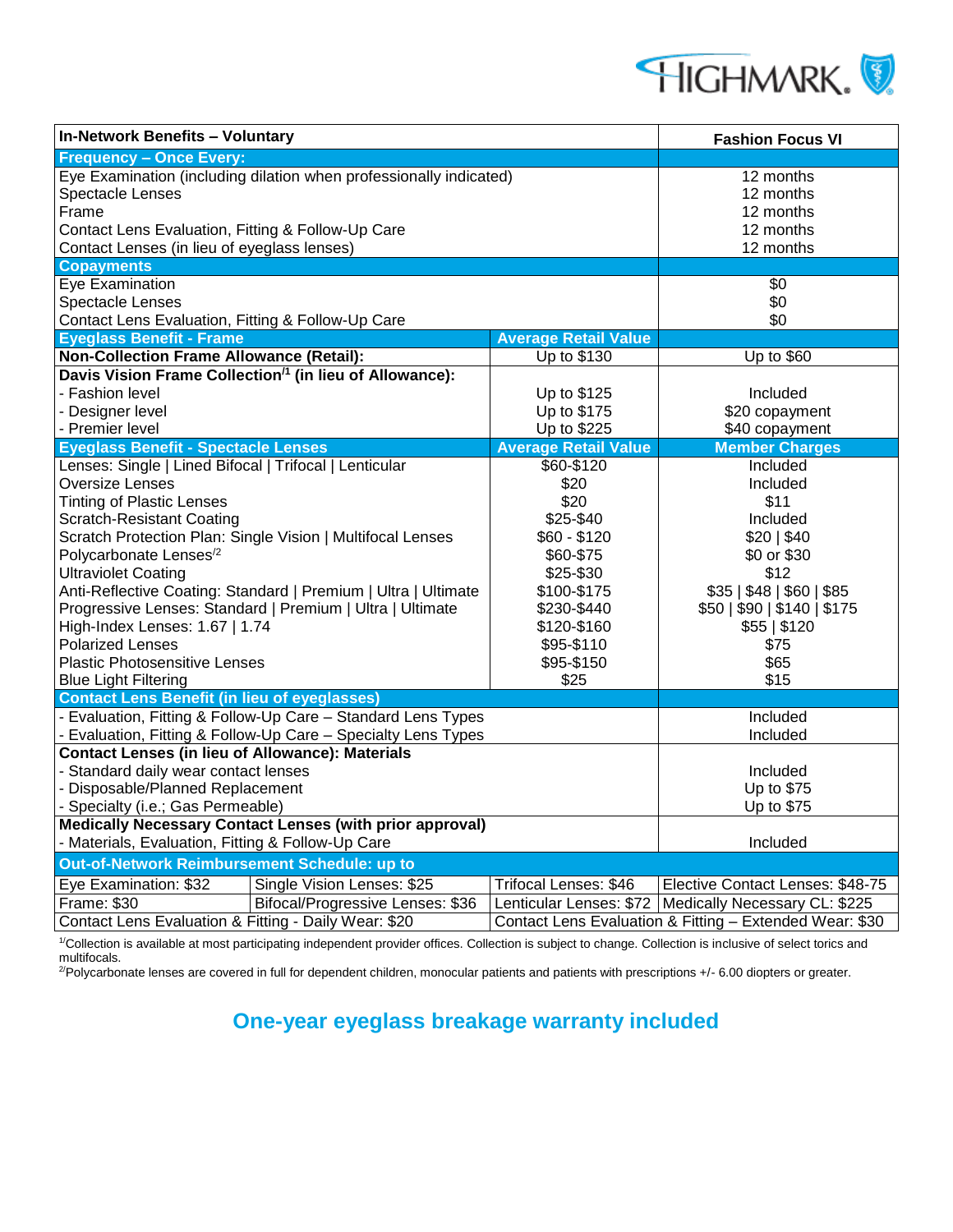**Network providers**—The Davis Vision provider network is being used through a contractual arrangement between Davis Vision and Highmark. Davis Vision is an independent company that manages a network of licensed vision providers in both private practice and retail locations. Network providers are reviewed and credentialed to ensure that standards for quality and service are maintained.

**Network retail locations**—In order to provide you with the greatest amount of flexibility and convenience, the network includes a number of retail establishments. Benefits at the retail locations may vary slightly from other locations, as noted in this benefit description. However, your value is comparable.

**Locating a network provider**—To find a network provider, go to www.highmarkblueshield.com and click on "Find a Doctor or Rx." Click on "Find an Eyecare Provider". Enter your zip code and mile radius then click on "Search" to see the most current listing of providers that will accept your vision plan.

## **Receiving services from a network provider:**

- Call the network provider of your choice and schedule an appointment.
- Identify yourself as a Highmark member, or eligible dependent, in a vision plan administered by Davis Vision.
- Provide the office with your identification (ID) number (located on your Highmark ID card), and the name and birth date of the covered dependent receiving services.

It's that easy! The provider's office will verify your eligibility for services. No claim forms are required!

**Frame benefit**—You may choose from 'The Collection' in most independent network provider offices or a program allowance will be applied toward a network provider's own frames. Many Collection frames are covered in full or have a nominal copayment which helps you select highquality frames, while minimizing out-of-pocket expenses. Network retail providers typically do not display the Collection. You will instead be given a program allowance toward your frame purchase. If the chosen frame exceeds the allowance, you will be responsible for any remaining balance.

**Contact lenses benefit**—Contact lenses may be selected in lieu of eyeglass lenses. A program allowance will be applied toward contact lenses from the provider's own supply. At a network retail location, you will receive an allowance toward the cost of lenses from the retailer's supply. With prior approval, medically necessary contact lenses will be covered in full at all network provider locations.

**Low vision services**—You and your covered dependents are entitled to a comprehensive low vision evaluation once every five years and low vision aids up to the plan maximum. Up to four follow-up visits will be covered during the five-year period.

**Exclusions**—This vision program excludes coverage for certain items and services, including: medical treatment of eye disease or injury; vision therapy; special lens designs or coatings other than those previously described; replacement of lost or stolen eyewear; nonprescription (Plano) lenses; and services not performed by licensed personnel.

## **VALUE-ADDED FEATURES**

**Replacement contact lens program**—Highmark offers a contact lens replacement program to members. This mail order program exclusively allows you to enjoy the guaranteed lowest prices on contact lens replacement materials. Call 1-855-589-7911 or visit www.davisvisioncontacts.com with a current prescription. Every order comes with a complimentary starter kit.

**Laser Vision Correction** — Highmark members enjoy lower prices on LASIK procedures than other carriers, along with flexible financing options – up to 12 months interest free. These savings are up to 40%-50% off the national average price of traditional LASIK and are available at over 1,000 locations across our nationwide network of laser vision correction providers. Laser vision correction services are administered by QualSight, LLC. Terms and conditions are subject to change. Locate a participating provider by calling 1-855-502-2020.

**Hearing Aid Discounts-**Our members have access to exclusive discounts from Your Hearing Network to get started on the way to better hearing. Members receive a free hearing exam, and discounts of up to 40% off premium hearing aids. Each order includes:

- A Trial period 60 day money back guarantee
- 1 year of follow-up care
- A 4-year service warranty, including 1 year of loss and damage
- A 4-year supply of batteries (included with each hearing aid purchase)

Call 1 (888) 809-0044 for more information, or to schedule your consultation with a local hearing aid professional.

**Call Member Service at 1-800-223-4795 (TTY users call 1-800-523-2847). Monday through Friday, 8:00 am to 5:00 pm, Eastern Standard Time (EST) to find a network provider, ask benefit questions, verify eligibility or request an out-of-network provider reimbursement form.**